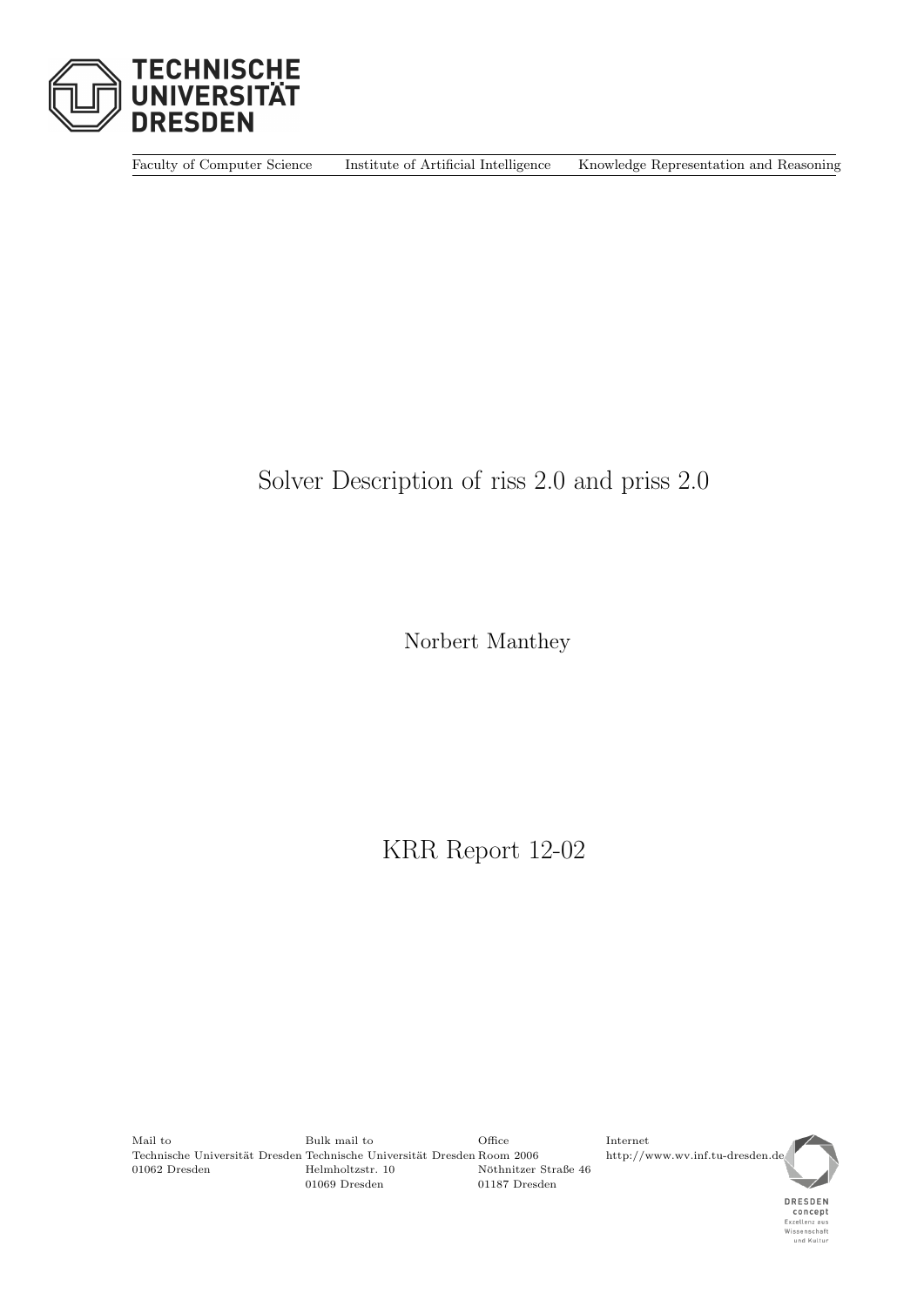# Solver Description of RISS 2.0 and PRISS 2.0

Norbert Manthey

Knowledge Representation and Reasoning Group Technische Universität Dresden, 01062 Dresden, Germany norbert@janeway.inf.tu-dresden.de

*Abstract*—The SAT solver RISS 2.0 and its concurrent parallelization PRISS 2.0 are described in the configuration they have been submitted to the SAT Challenge 2012.

#### <span id="page-1-16"></span>I. THE SEQUENTIAL SAT SOLVER RISS 2.0

Based on the CDCL procedure, this solver has been implemented as a module based system. The routines for the decision procedure, the learned clause management, unit propagation, preprocessor and the event heuristics for restart and removal can be exchanged easily. This style of implementation comes to a cost, namely the communication overhead among the components. Whereas plain SAT solver implementations can alter for example the watched list of the unit propagation immediately when a clause should be removed, RISS 2.0 has to store this data first, pass it to the unit propagation module and afterwards this module can execute the wanted operation. Based on this overhead, the implementation is a trade-off between providing as many features as possible and having a good performance on application instances. To still achieve a high performance, RISS 2.0 is equipped with a strong preprocessor COPROCESSOR 2.1 [\[13\]](#page-1-0), which is also be used during search to simplify the formula and the set of learned clauses.<sup>[1](#page-0-0)</sup>

## *A. Features of* RISS 2.0

The main goal if RISS 2.0 is to solve formulas in CNF. Furthermore, the solver is used as research platform and thus provides many parameters to enable further techniques. These techniques are not present in general SAT solvers:

- Enumeration of all solutions of the input formula
- Loading and storing learned clauses of a run
- Searching for a solution with a set of assumed literals
- Passing an initial model to the solver that should be tested first

Additionally to the named features, RISS 2.0 implements many deduction techniques on top of CDCL that can be enabled. Among them there are *On-the-fly Self-Subsumption* (OTFSS) [\[7\]](#page-1-1), *Lazy Hyper-Binary-Resolution*(LHBR) [\[3\]](#page-1-2) and *Dominator Analysis* [\[6\]](#page-1-3). To speed up search, most of the techniques that are available in COPROCESSOR 2.1 can be used for simplifying the formula during search. The implementation and handling of data structures and memory accesses is based on the insights that have been published in [\[10\]](#page-1-4). The solver furthermore uses *Blocking Literals* introduced in [\[16\]](#page-1-5) and <span id="page-1-15"></span>*Implicit Binary Clauses*(e.g. [\[15\]](#page-1-6)) to speed up unit propagation and conflict analysis.

The submitted configuration uses the Luby series with a factor 32 as a restart strategy and a geometric series starting with 3000 and an increment factor of 1.1 as removal schedule. The removal is mainly based on the LBD measure [\[2\]](#page-1-7), but also short clauses are kept. Both OTFSS and LHBR are enabled.

<span id="page-1-12"></span><span id="page-1-7"></span><span id="page-1-2"></span>We started to implemented RISS from scratch in 2009 as a teaching system in C++. The binary of the tool we provided for the SAT Challenge has been compiled with the GNU compiler and the optimization -O3. Although plenty of parameters are implemented in both RISS 2.0 and its preprocessor automated parameter setting has not been done yet. This is considered the next step, because parameter setup is not considered to be trivial but has high potential to improve the solvers performance.

#### <span id="page-1-8"></span><span id="page-1-3"></span><span id="page-1-1"></span>*B. Features of Coprocessor*

<span id="page-1-10"></span>The internal preprocessor of RISS 2.0 implements many simplification techniques, that are executed in the specified order. Whenever a technique can reduce the formula, the process is started from the top.

- <span id="page-1-9"></span>1) Unit propagation
- 2) Pure literal detection
- 3) Self-subsuming resolution
- <span id="page-1-4"></span>4) Equivalence elimination [\[5\]](#page-1-8)
- 5) Unhiding [\[9\]](#page-1-9)
- 6) Hidden tautology elimination [\[8\]](#page-1-10)
- <span id="page-1-11"></span>7) Blocked clause elimination [\[11\]](#page-1-11)
- 8) Variable elimination [\[4\]](#page-1-12)
- 9) An algorithm based on extended resolution
- <span id="page-1-13"></span>10) Failed literal probing [\[12\]](#page-1-13)
- 11) Clause vivification [\[14\]](#page-1-14)

<span id="page-1-14"></span><span id="page-1-6"></span><span id="page-1-0"></span>Equivalent literal detection is done based on binary clauses and on output literals of gates in the formula. The algorithm based on extended resolution to simplify the formula is unpublished, but submitted for publication. Each technique can be limited so that the consumed run time remains reasonable. After preprocessing, COPROCESSOR allows to shrink the formula so that all assigned or eliminated variables are removed and the resulting formula contains consecutive variables again.

### <span id="page-1-5"></span>II. THE PARALLEL SAT SOLVER PRISS 2.0

<span id="page-1-17"></span>The SAT solver PRISS 2.0 is a portfolio SAT solver based on RISS 2.0 and supports up to 64 parallel solver incarnations. After using COPROCESSOR on the input formula,  $n$  incarnations

<sup>&</sup>lt;sup>1</sup>Both the solver and its preprocessor as well as descriptions are available at [tools.computational-logic.org.](tools.computational-logic.org)